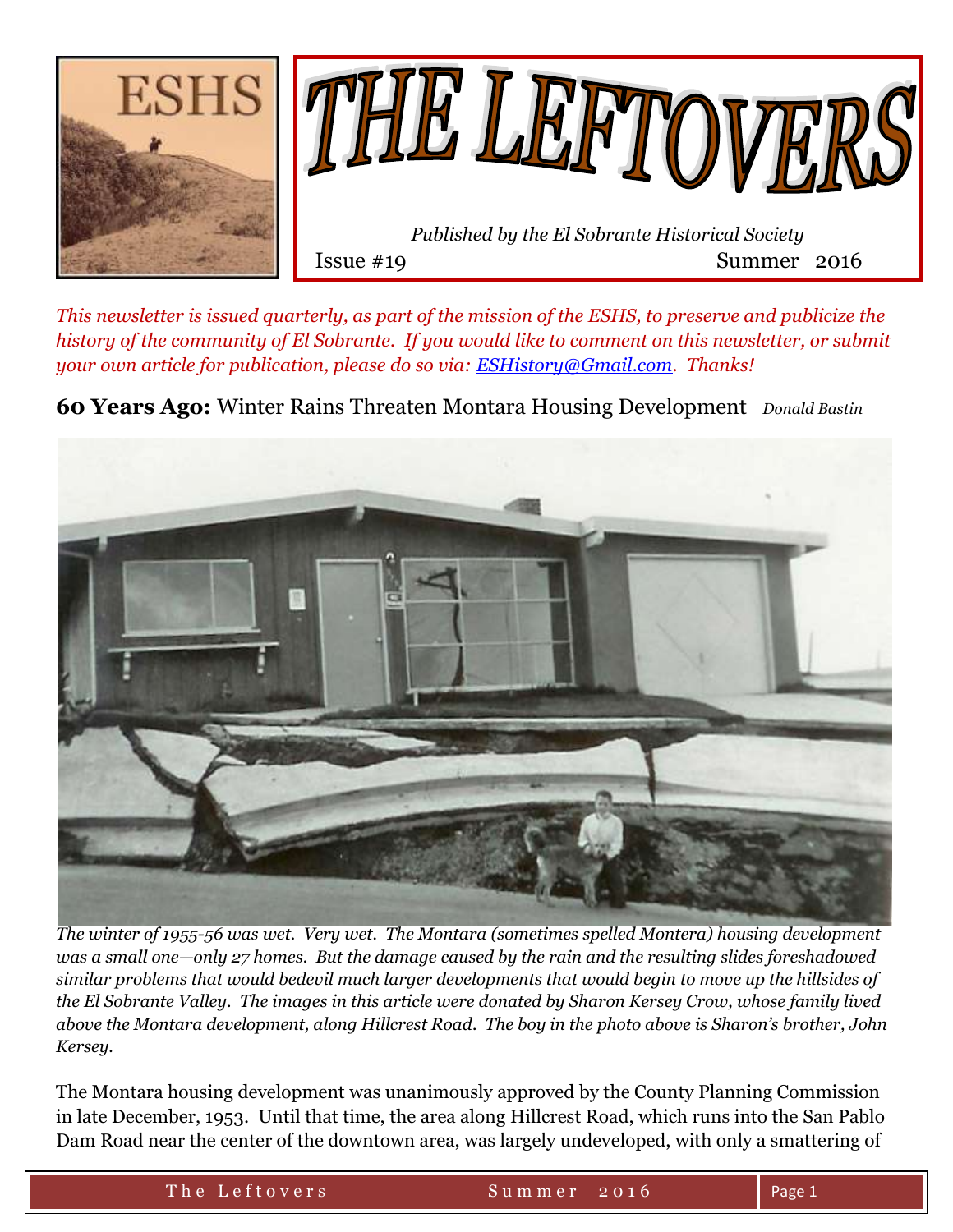private homes along its winding way. The Kersey family moved from San Pablo to their new home along Hillcrest in 1946. At that time, Hillcrest Road was unpaved, as the picture below shows.



Construction of the project began in earnest in 1955. The image below shows that grading has been completed and houses are in various stages of completion.



By the winter of 1955-56, all the houses had been sold and families had moved in. Unfortunately, what was described as a "series of record-shattering rainstorms" hit the area in December of 1955 and January of 1956. While other areas suffered (particularly the homes near the new De Anza High School), the Montara subdivision, according to the *El Sobrante Herald,* "appeared to be the hardest

hit in the entire community." Four homes began to slide, and the families were ordered to evacuate. The homes were built in a terraced fashion, with the topmost terrace along Hillcrest Road.

In addition to damage to homes, streets and sidewalks were severely damaged and unusable.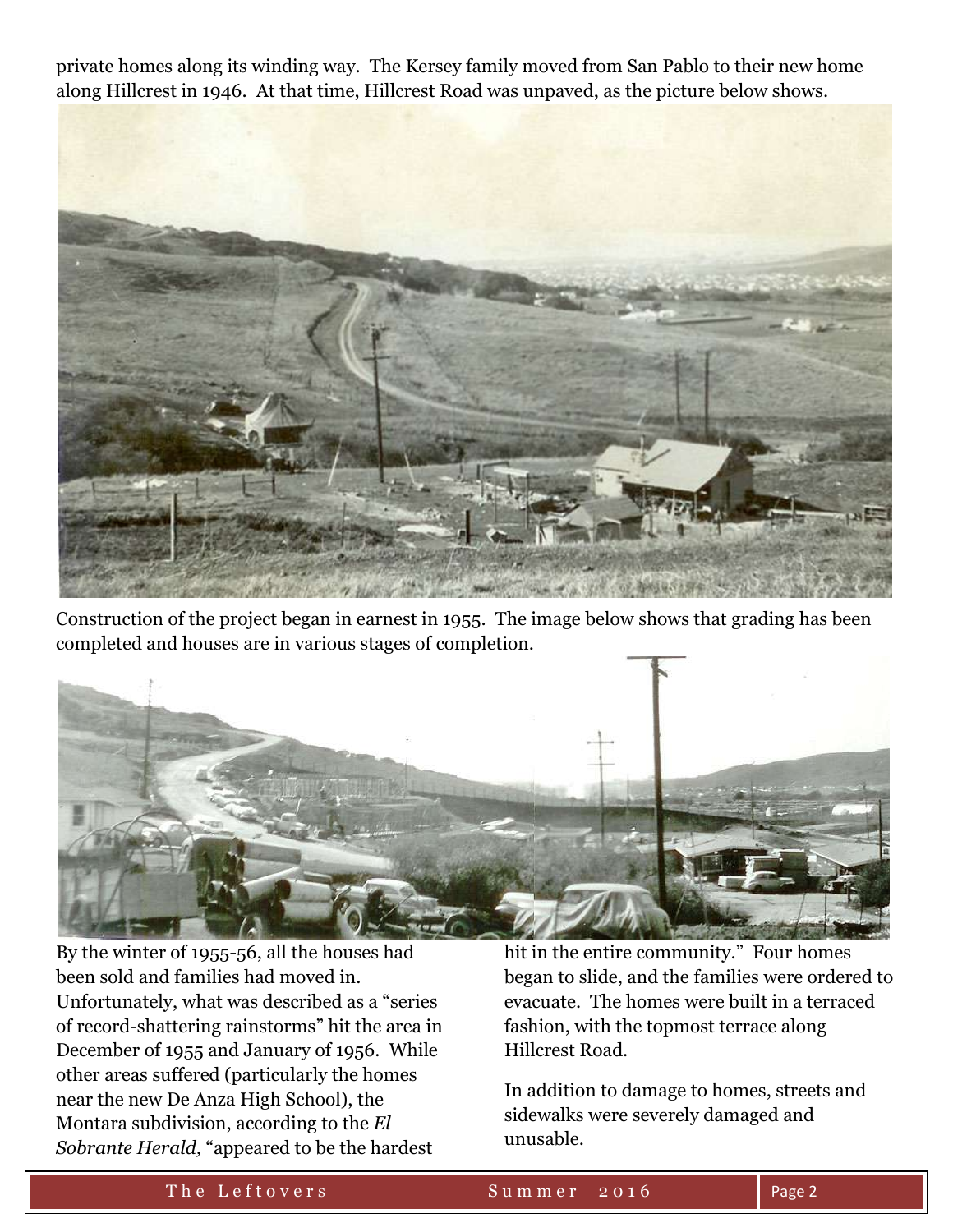

Due to danger of breaking gas lines, PG&E installed above-ground gas pipes to supply the homes that were still occupied. In this photo the pipes are clearly visible, as are the earth-slides and the buckled street.

The Montara homeowners quickly banded together and formed the "Montara Tract Protective League" in order to attempt to recover losses that they had sustained. In a meeting attended by most of the residents in late February, they were advised that payments had to be kept up pending an investigation by the Veterans Administration. A county building inspector added little to the discussion by blaming the slides on the "heavy rain" and a spring in the area. Nothing, apparently, was said about developer negligence. In response, according to the *Herald,* "Residents of the area have expressed the opinion developers of the tract and county officials should have provided more

stringent engineering investigation before construction of the Montera homes was approved." This would become a familiar complaint in the wet years to follow.



In this photo, taken in 1959, we can see the Montara tract from a point just below the Kersey home (not shown). Some slide damage is still visible, but life had apparently returned to normal. It is not clear what happened to the legal challenges made by the

homeowners, or whether the three homes that were deemed to be uninhabitable were rebuilt, but the Montara tract is still very much a part of the El Sobrante fabric. Over the years Hillcrest Road has added more homes and short streets along its path, and of course the Sikh Temple has become an obvious addition. In the next photograph, taken recently, and not far from the image above, we see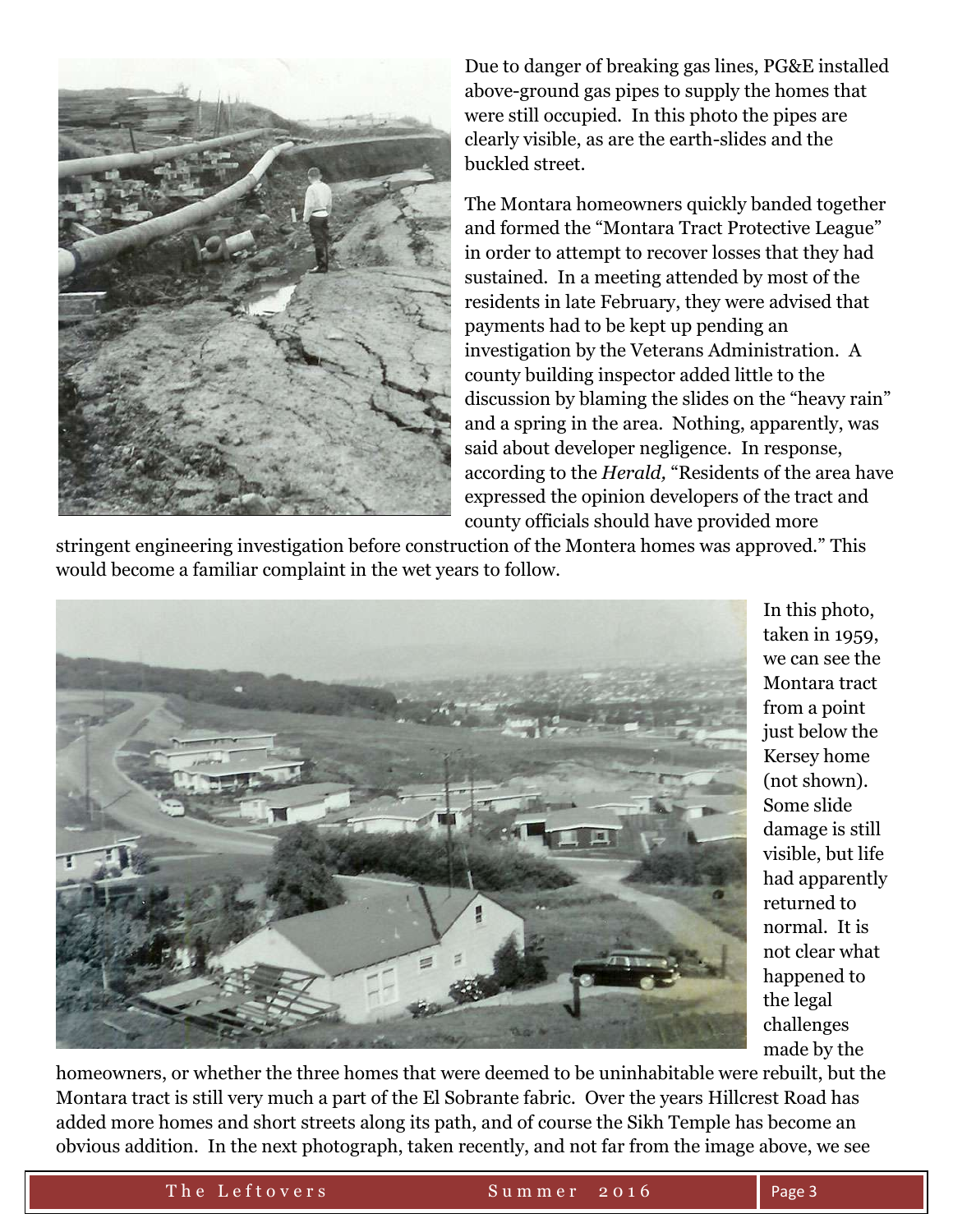the area today, the most obvious change being the trees, which were nowhere to be seen to the north of Hillcrest Road when the tract was built.

*Thanks to Sharon Kersey Crow for the historic images*



## **Roadside Dumper of Refuse Given Cleanup Chores** *(El Sobrante Herald, March 22, 1956)*

 Joe M. Souza of Richmond, has his work cut out for him this Saturday. Souza, under the supervision of Fire Chief Charles Matteson of El Sobrante will spend most of the day cleaning up debris along a quarter-mile stretch of Castro Road.

 The task was decided when Souza appeared before Judge Wilson Locke of the San Pablo Judicial Court Monday in response to a complaint signed by Matteson accusing him of "litterbug" activities last week-end. Souza conceded that he had tossed waste materials from his car.

 In giving Souza a choice of paying a \$100 fine or cleaning up the El Sobrante roadside, the court told him that "there's no excuse for littering the roadsides when there are public garbage dumps available in your community."

 The fire chief said he was enabled to trace Souza because of letters and personal papers in the roadside trash.

Matteson warned of a drive against

litterbugs here after he and a crew of firemen cleared up the so-called Castro Road "dump," long used illegally as a catch-all for refuse.

*Where is Chief Matteson when we need him today?*



*Judge Wilson Locke was a Justice of the Peace, wellknown in* 

*El Sobrante. He is shown here supporting the ES Fire Department. The local justices handled minor legal matters in the County for well over 100 years, and were usually strongly supported by their local communities. Sadly, they were eliminated with the advent of the Municipal Court system, which debuted in the 1950s. Today, only the Superior Court remains in Contra Costa County, as the Municipal Courts were in turn eliminated in 1998.*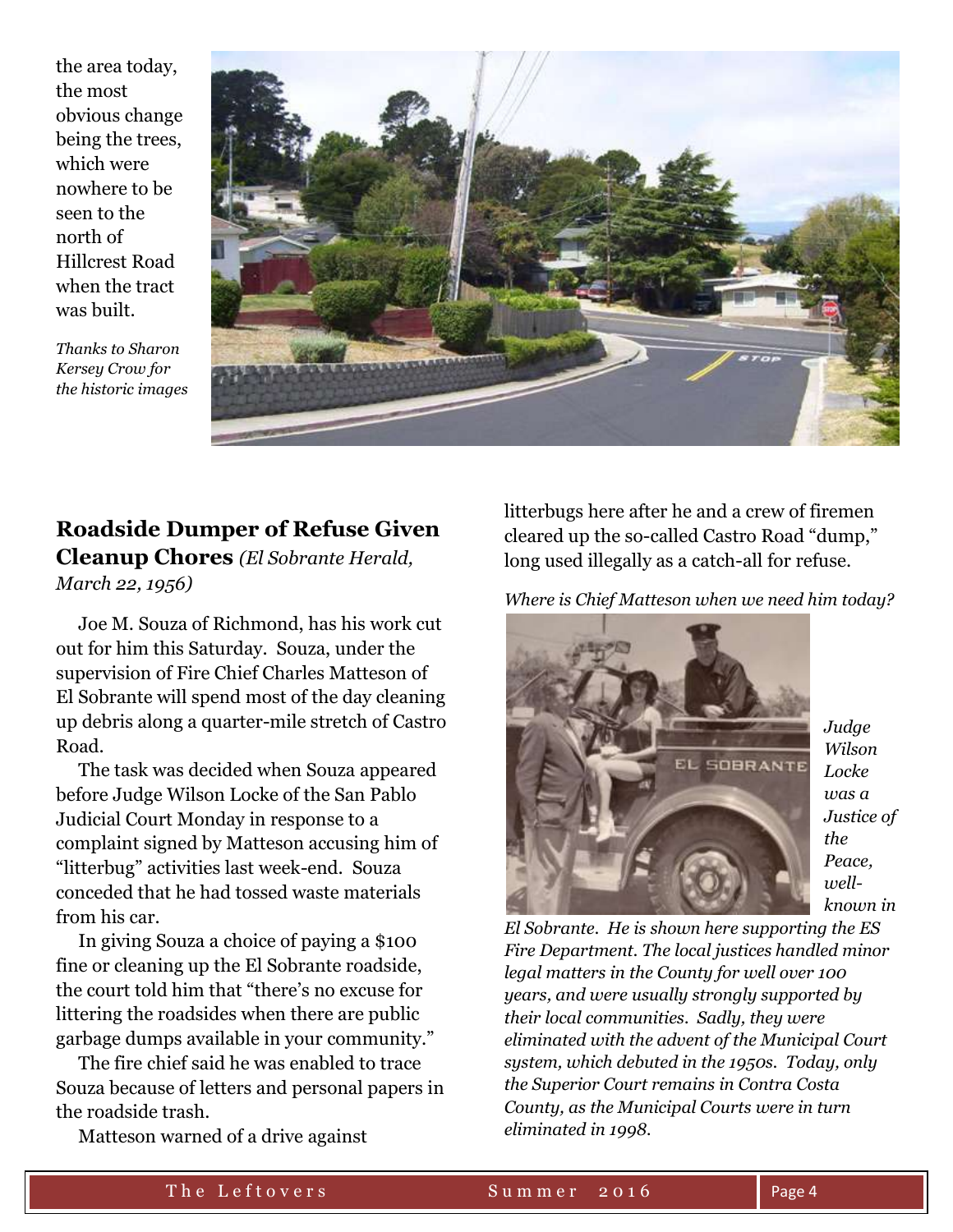## **Don Victor Castro: West County Pioneer** *Charles Smith*



It was the morning of January 1st 1900 and Don Victor Ramon Castro lived to see it. As he stood in his doorway that morning in his home in El Cerrito, he looked west towards his birthplace across the bay in San

Francisco. Even though the distance is short as the crow flies, there were many thousands of hard miles between his birth in 1820\* and this first day of the twentieth century. The distances were a function of the man of peace and the man of war, both manifestations he displayed in the trials he faced in dealing with the management of his land, the continuous encroachment by the Americanos after becoming part of the United States in 1847, raids by the local indigenous peoples and the troubles of revolution and invasions by the French in his beloved Mexico.

All that was in the past now and he credited his longevity to the avoidance of liquor and tobacco, and spending his time raising children and cows on his rancho instead of carousing around. His passion was caring for his land and seeing that all were treated fairly under his purview. His basic loyalty was to his beloved Mexico. His father Francisco Maria Castro had come up from Mexico to San Francisco as a child of 5 years with Victor's grandfather, Joaquin Ysidre de Castro; they were part of the De Anza expedition of 1775. The expedition was instituted to place settlements along the Californian coast up to San Francisco Bay partly to counteract the settlements along the

northern California coast by the Russians. The Castro's were very proud of their Spanish heritage. Don Victor could trace his ancestry back to the early 1600s in Spain. Don Victor was the 11th child of 14 that were born to his father. However, his father died when he was 10 and as a result he was on his own at an early age. In fact, the doorway in which he stood, was the house he started building when he was just 16 years old.

Having started at such an early age on his own he became very skilled as a horseman which was needed as he participated in great roundups where cattle were separated for branding. Because of his personal honesty, he was made the "jeuz de campo" or "judge of the plains" in 1840 and as such had complete control over these yearly roundups.\*\*

In 1841 he and his brother Juan Jose Castro were the grantees of Rancho El Sobrante. In 1852, he was elected Contra Costa County supervisor after California became a state. Even though he was now an American, his love and concern for his beloved Mexico had not diminished. In the 1860s while the United States was in the bitter struggle of the American Civil War, France tried to move in and annex Mexico and installed their puppet governor, Archduke Ferdinand Maximillian, as Emperor of Mexico. A rebellion immediately erupted and the struggle to throw off their French occupiers began.

President Benito Juarez became the leader of the rebellion and now needed money and fighters to join the cause. As part of the effort, President Juarez sent General Placido Vega to California to seek help from the people of California. The general met with the leading families of Contra Costa in 1864 and soon had 8000 rifles and 24,000 muskets on their way to Mexico. But that did not stop there. The Pacheco, Castro and Vallejo families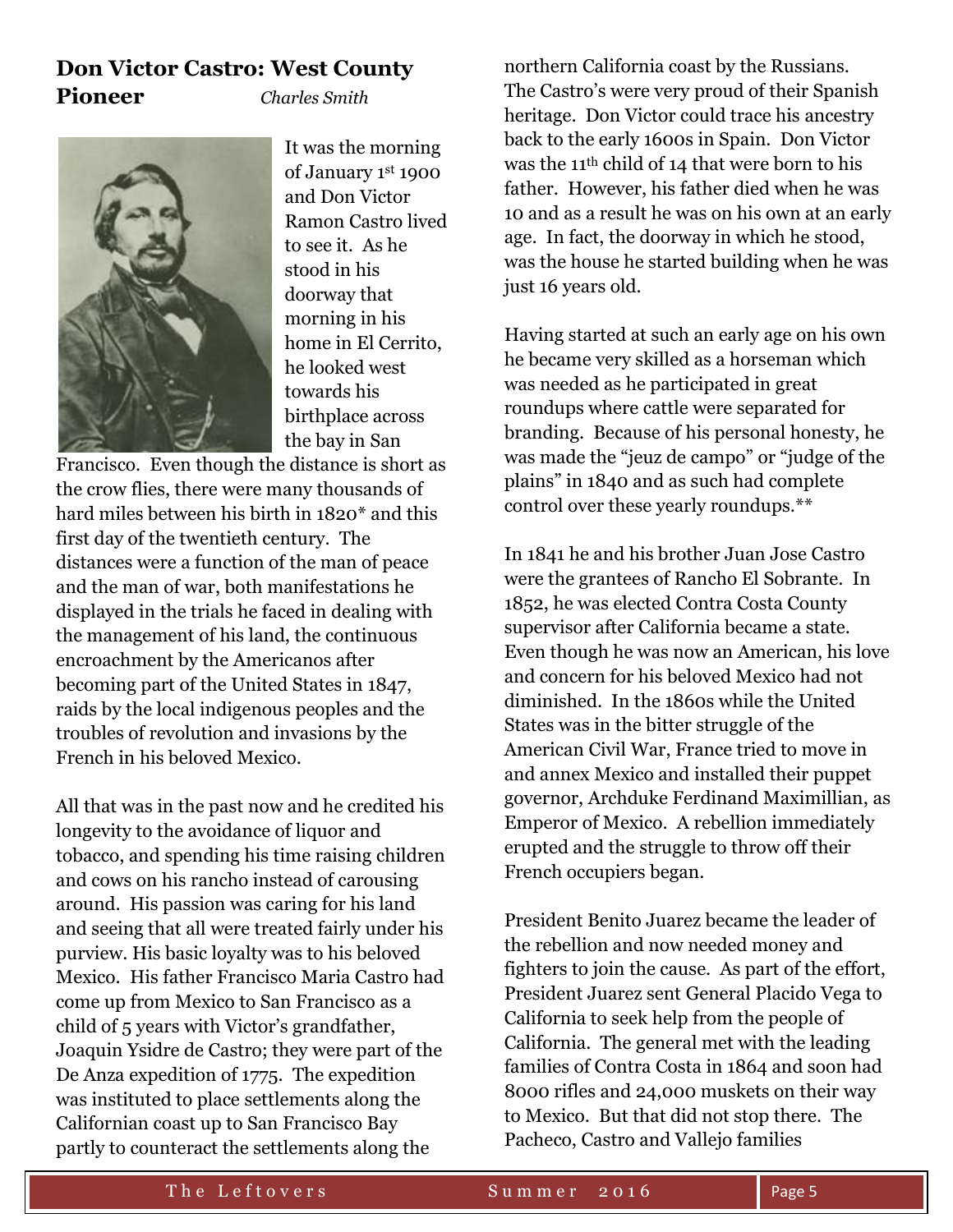contributed money as well. Don Victor loaned General Vega \$24,000.

But giving money to help with the cause was not enough for Don Victor. He managed to raise a company of men and in 1866 was on his way to Mexico having been commissioned as a Captain in the Mexican Army. Don Castro was with the rebellion until the end when Maximillian was captured and shot. As a result of his loyalty and actual participation in battle, Don Victor returned home as a Colonel.

Upon his return, Don Victor now had to deal with the ongoing problem of keeping title to the Rancho El Sobrante. Even though in 1849, the Treaty of Guadalupe Hidalgo said that all original Mexican land grants would be honored, many settlers claimed to have ownership before the treaty and were going to court to press their claims. As a result of court decisions, lawyer fees, titles that could not be confirmed and appeals, Don Castro ended up with only 205 acres of the original 20,565 acres that had been granted him and his brother in 1841 by Governor Juan Alvarado. In the end, the process was the longest court case in American history lasting almost 40 years.



Personal tragedy was part of Don Victor's life was well. He was widowed twice. He had eight children by his first wife, Luisa Antonia Martinez. One child by his second wife, Felicidad Carrillo and one child by his third wife

Julia Townsend Lupton*.* 

*Pictured above is Patricio Castro, son of Victor and Luisa. Born in 1843, he moved to the El Sobrante area at age 25, establishing a cattle ranch where he lived for the rest of his long life. . . Editor.*

Victor's thoughts soon came back to reality as he heard his name called out. Breakfast was ready. He turned and disappeared into the house. Don Victor did not see much of the twentieth century for he died five months later and was buried in his backyard alongside of many other family members.

*The author, Charles Smith, is a member of the El Sobrante Historical Society. We encourage all of our members to submit articles for publication in our newsletter.* 

\**There appears to be some confusion regarding Victor's date of birth, some sources stating that he was born in 1820 while others claim a date of 1817.*

*\*\*The "Judge of the Plains" was an important official both before and after 1850, when California achieved statehood. In Contra Costa County, after California became a state, the judge was appointed by the County Judge for a period of one year. During that time he attended rodeos and verified ownership of horses, cattle, and all manner of farm animals.*

# **Interested in the History of the Law in Contra Costa County?**

Visit the Contra Costa County Historical Society, in Martinez. Board member Donald Bastin and his wife, Clementina Diaz, have put together an exhibit outlining the evolution of the court system in the county.



The **History** Center is located in downtown Martinez, at 724 Escobar

Street. The center is open Tuesday thru Thursday every week, and on the 3rd Saturday of every month. Visit CCCHS at: <www.cocohistory.org> To view a video of the

opening, click here: [https://youtu.be/P43ap0R0\\_hc](https://youtu.be/P43ap0R0_hc)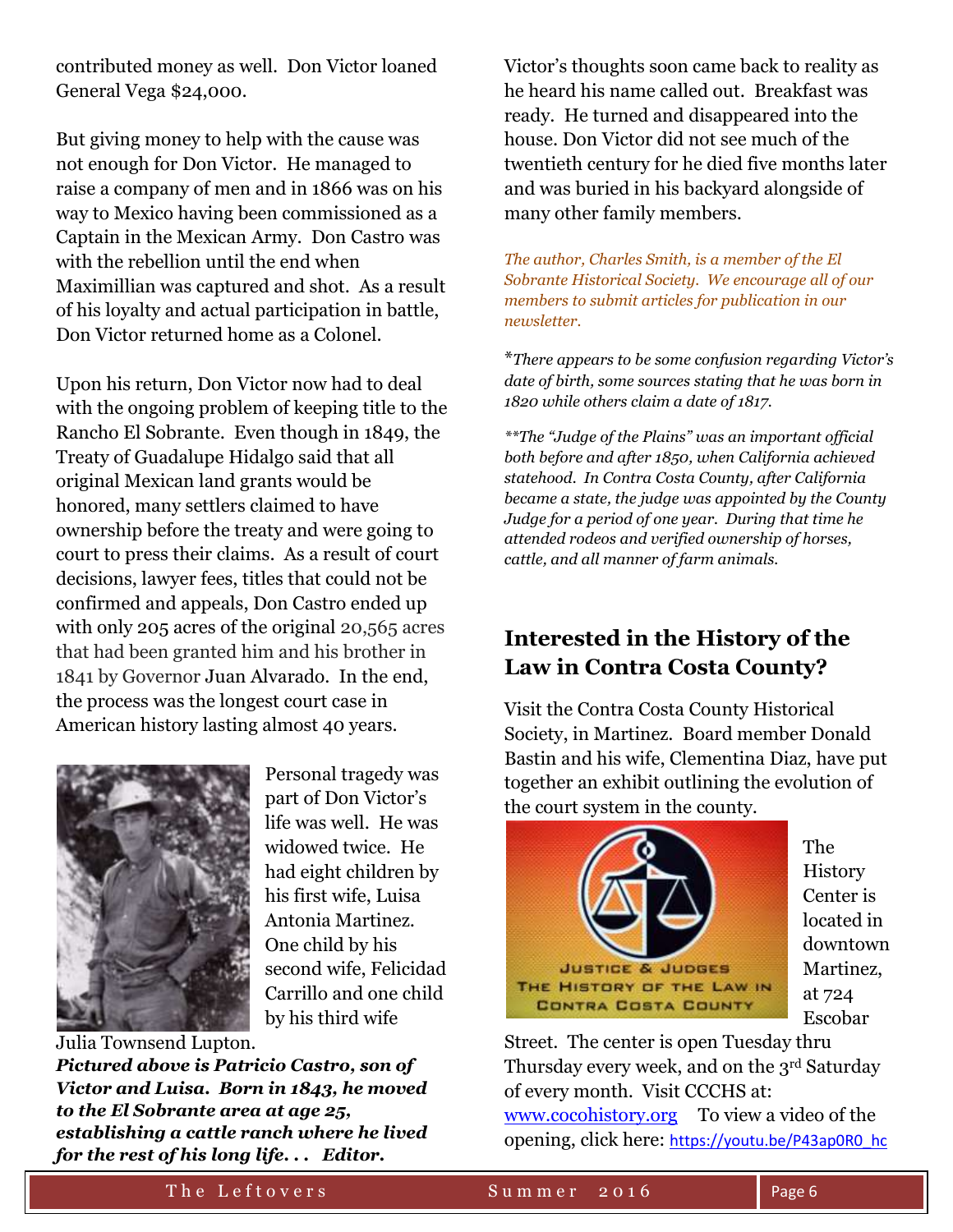# **Rock Wall Update: Moving Ahead-Slowly**

As some of you may recall, the El Sobrante Historical Society, some years ago, identified a rock wall and stairway, located along the San Pablo Reservoir, built by the CCC in 1935. Since then, with the cooperation of the folks at EBMUD, we have been working to stabilize and preserve the deteriorating structures with an eye to creating a more accessible site and one in which the historical significance can be displayed. With our conflicting schedules and other demands on our time, the work has been slow, to say the least. But progress has been made, and with a few more days of work, we hope to be done with the job of stabilizing the wall and stairs, and turn our attention to making the site generally more attractive.



*Steve James, working on the stairway*

So far, we have focused our attention on the portion of the wall to the right of the stairway (looking toward the lake-- the left part of the wall is too far gone to restore, though we might attempt some stabilization work there). Several large cracks have been filled with mortar and rocks. We are not masons, but we felt that it was more important to stop the deterioration rather than to focus on recreating the original wall. In fact, in line with accepted practices, it is probably better to create repairs that are

readily identifiable, in order to be able to tell



what is original and what is not. The only part of the right wall still awaiting repair is the very end, shown here. As can be seen, about 7 feet of the wall has broken away and is slowly sliding down the hill, toward the lake. What we have to do is uncover the base and lever the

piece back into alignment with the rest of the wall. This is a big job and will require some thought. For now we are concentrating on the stairway. One or two more days should complete the work on the stairway, which is tedious, but not particularly difficult. The stairway is cracked in many places and some stones are missing, and will have to be replaced. But the results have been pleasing,



we think, as this picture shows. We took a large step forward some months ago by removing the old iron tracks which ran down the steps, and made them almost inaccessible. They had nothing to do with the original rock construction.

Once the rock work is done, we will turn our attention to the landscaping and the interpretive exhibit. Stay tuned!